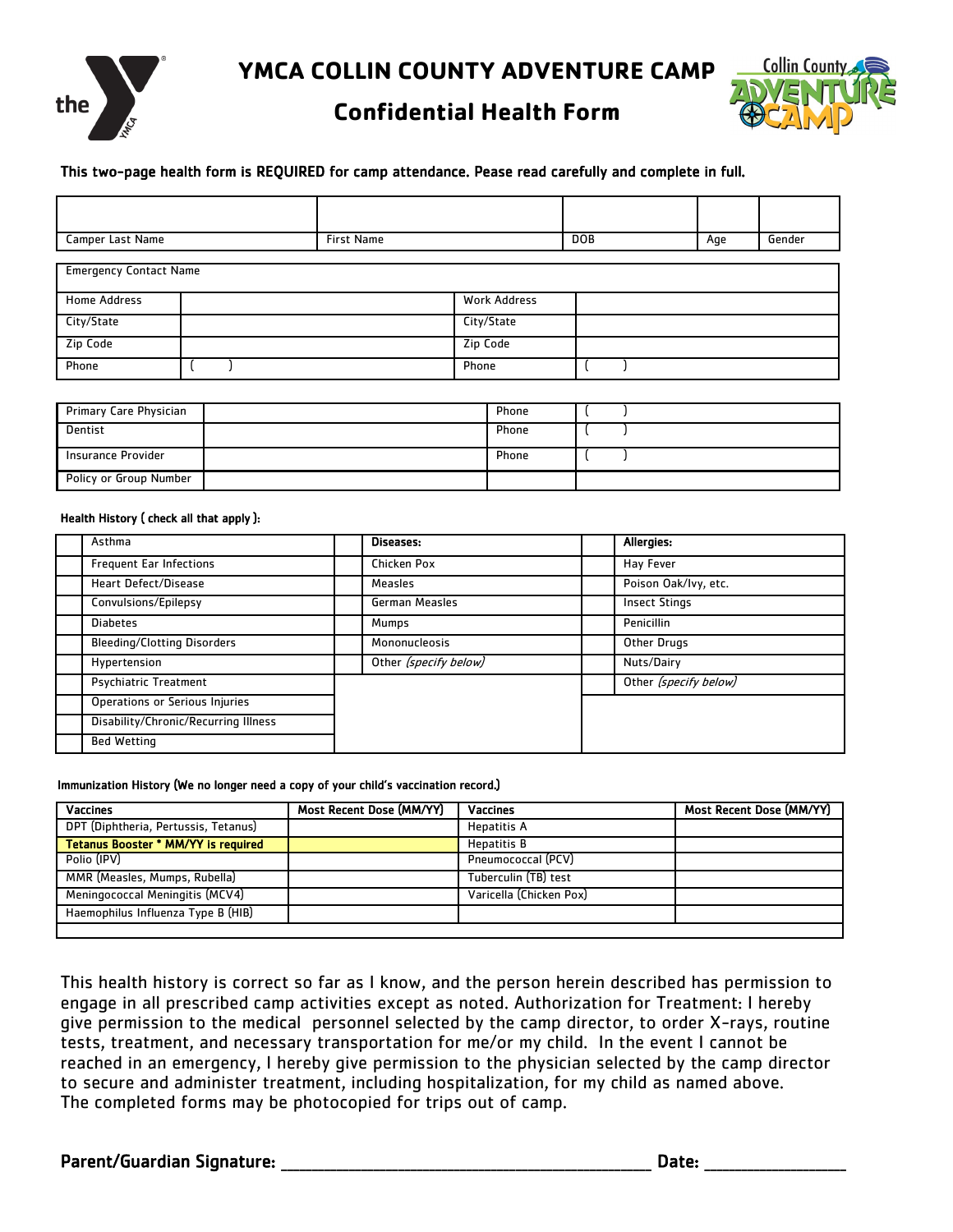## YMCA COLLIN COUNTY ADVENTURE CAMP

# **Confidential Health Form Pg. 2**

| <b>Camper Name</b>                                                                                             | Height                            | Weight |
|----------------------------------------------------------------------------------------------------------------|-----------------------------------|--------|
|                                                                                                                |                                   |        |
| Does camper have epilepsy? Y or N                                                                              | Does camper have diabetes? Y or N |        |
|                                                                                                                |                                   |        |
| The camper is under the care of a physician for the following condition(s): __________________________________ |                                   |        |
|                                                                                                                |                                   |        |
|                                                                                                                |                                   |        |
|                                                                                                                |                                   |        |
|                                                                                                                |                                   |        |
|                                                                                                                |                                   |        |
|                                                                                                                |                                   |        |
|                                                                                                                |                                   |        |
|                                                                                                                |                                   |        |
| If Female, Has camper menstruated? Y or N If so, is her menstrual history normal? Y or N                       |                                   |        |
|                                                                                                                |                                   |        |
|                                                                                                                |                                   |        |
| Any medications to be administered while at camp:                                                              |                                   |        |
| Please fill out Parent Authorization Medicine form.                                                            |                                   |        |
|                                                                                                                |                                   |        |
|                                                                                                                |                                   |        |
|                                                                                                                |                                   |        |
|                                                                                                                |                                   |        |
|                                                                                                                |                                   |        |
|                                                                                                                |                                   |        |
|                                                                                                                |                                   |        |